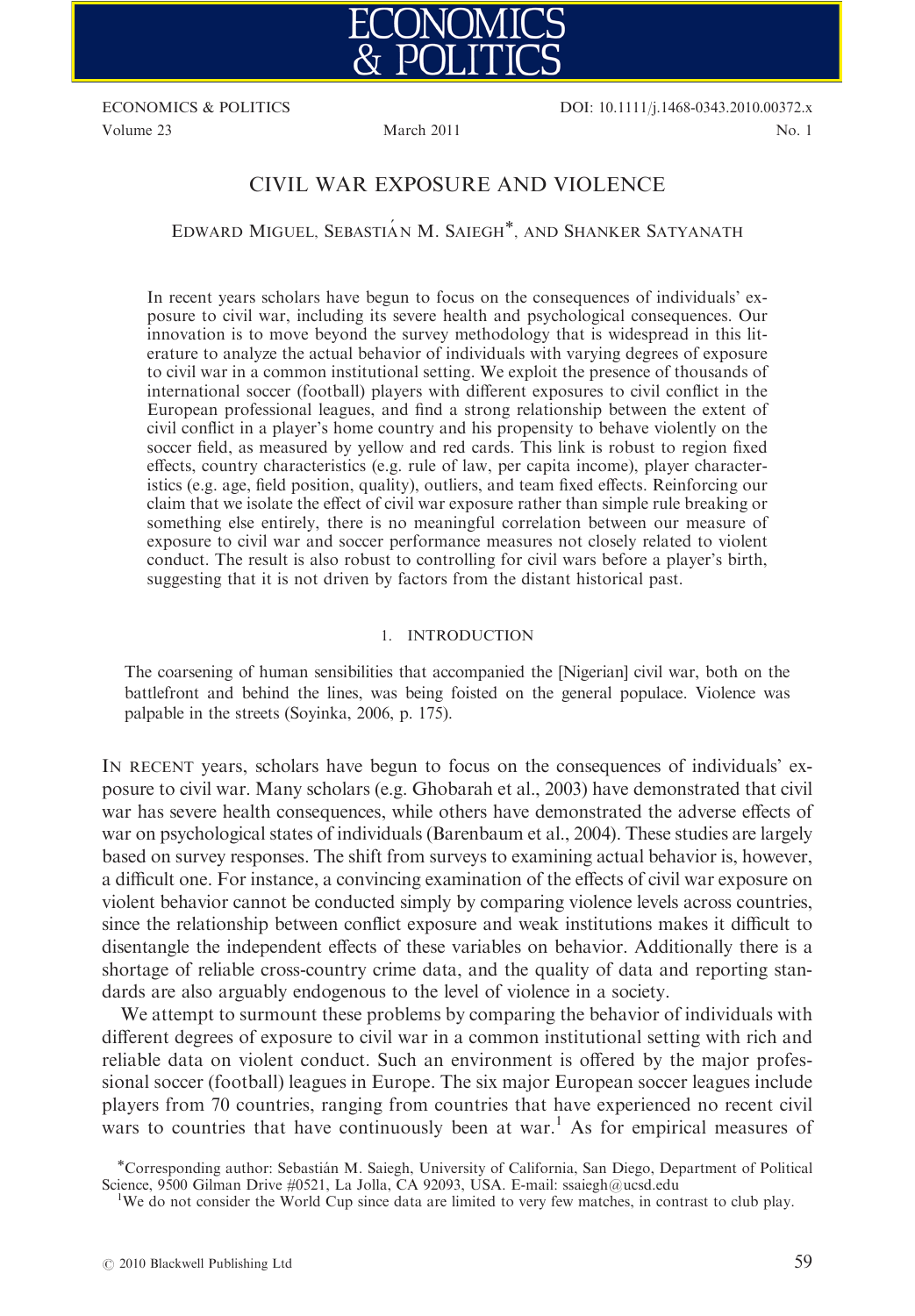### 60 MIGUEL ET AL.

individual violent conduct, there is extensive data on the number of yellow and red cards earned by each player. According to soccer's official rules, players who commit exceptionally violent fouls warrant a disciplinary sanction in the form of a caution (indicated by a yellow card) or a dismissal from the match (a red card). Although yellow and red cards may also be granted for certain non-violent acts, the evidence indicates that an overwhelming majority are given for violent fouls.

Our proxy measure for exposure to civil war is the number of years that a player's country has been in a state of civil war between 1980 and 2005. This proxy provides a lower bound on our estimates of the effects of civil war exposure since many players from countries with civil wars were likely outside the country during the fighting, and were thus neither direct participants nor direct observers of the conflict. We obtain a striking empirical pattern: a strong correlation between the number of years of civil conflict in a player's native country and his likelihood of earning yellow and red cards in Europe. This main result is robust to extensive controls for player and country characteristics and team and continent fixed effects, where we effectively compare nearby countries (e.g. African countries with different civil war histories). We also show that our result is robust to controlling for civil wars before a player's birth, suggesting that it is not driven by factors from the distant historical past.

In substance, this paper relates most closely to Ghobarah et al. (2003), who identify the long-lasting adverse effects of civil conflict on public health. Barenbaum et al. (2004) provide a useful survey of the literature in psychology on the effects of war on mental health. Other studies by social scientists have used the sports playing field as a laboratory for studying individual decision-making under a clear set of common rules  $-$  e.g. Chiappori et al. (2002), Duggan and Levitt (2002), Garicano and Palacios-Huerta (2006), Levitt (2002), Milanovic (2005), Price and Wolfers (2007), Smith (1979a, b), Weinstein et al. (1995), and Witt (2005), among others – but to our knowledge, we are the first to apply this strategy to examine the consequences of civil war. The next section describes the data and estimation, followed by the results and the conclusion.

#### 2. DATA AND ESTIMATION

We analyze the behavior of soccer players to create a revealed preference measure of individuals' proclivity to engage in violent conduct. We argue that the European soccer leagues offer a setting where individual behavior can be studied within a common institutional backdrop and where we can control for alternative explanations for violence, allowing us to isolate the effect of exposure to violence.

Soccer's official rules, the so-called ''Laws of the Game,'' are provided centrally by the Fédération Internationale de Football Association (FIFA), the international governing body.2 Every soccer game has one referee with the authority to apply disciplinary sanctions, and the rules establish clear penalties for different types of fouls, misconduct, and aggressive behavior. Most fouls are minor and occur within the natural flow of the game's action; these fouls do not earn the player any additional punishment. In contrast, when a more serious offense is committed, the rules stipulate a disciplinary sanction, in particular a caution or dismissal. A caution earns the player a ''yellow card.'' In these cases, the referee stops the match, calls the player over, holds up the yellow card, and

<sup>&</sup>lt;sup>2</sup>See [http://www.fifa.com/mm/document/affederation/federation/lotg2006\\_e\\_1581.pdf. Referees have in](http://www.fifa.com/mm/document/affederation/federation/lotg2006_e_1581.pdf)[centives to closely adhere to the guidelines: those not enforcing the rules may be assigned to minor games, or](http://www.fifa.com/mm/document/affederation/federation/lotg2006_e_1581.pdf) [even fired.](http://www.fifa.com/mm/document/affederation/federation/lotg2006_e_1581.pdf)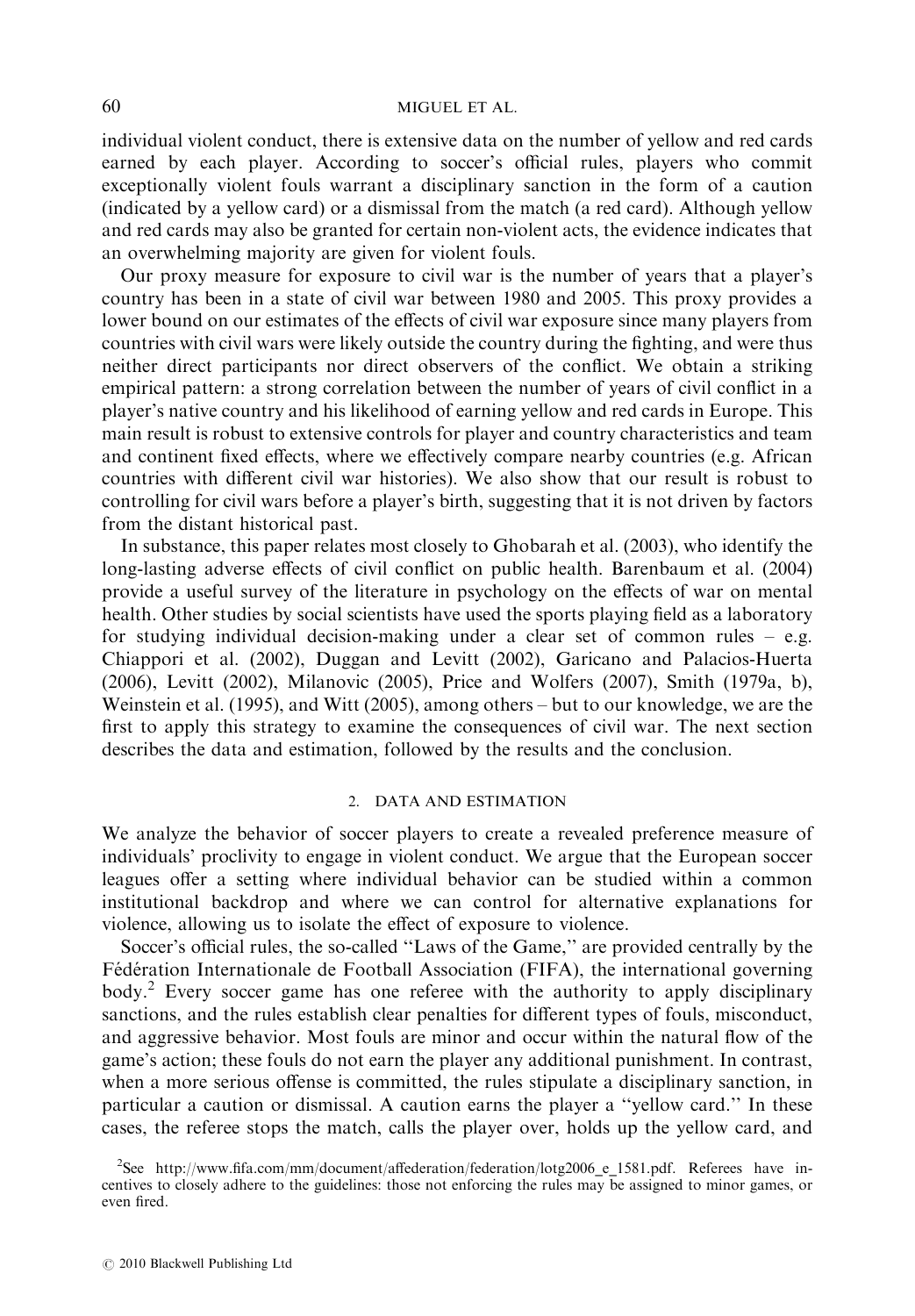### CIVIL WAR EXPOSURE AND VIOLENCE 61



Figure 1. Yellow cards according to type of offense. Sources: (a) Research Department of Lega Nazionale Professionisti (Italy); (b) UEFA.

writes the player's name in his notebook. A player who receives a yellow card continues to play in the match, yet the yellow card serves as the first and last formal warning.

Yellow cards are a very good measure of violent conduct. Soccer yellow cards are granted for many things, including excessively violent fouls; swearing at an opponent; humiliating the opponent after scoring a goal (with excessive celebration); "diving" to falsely pin a foul on an opponent; or disobeying the referee's instructions, among other behaviors (including time wasting). Yet the available evidence indicates that the vast majority of yellow cards are granted for violent acts.

Figure 1 illustrates the causes of yellow cards in the Italian league during the 2005– 2006, 2006–2007, and 2007–2008 seasons, and in the Union of European Football Associations (UEFA) Champions league in  $2004-2005$  and  $2005-2006$ .<sup>3</sup> In the Italian league, nearly three quarters of all yellow cards were awarded for violent fouls (''assault''), while in the UEFA data the proportion is close to two thirds. A large share of the non-violent fouls are for unsporting behavior, some of which is so aggressive as to seek to

<sup>&</sup>lt;sup>3</sup>The data were generously provided to us by Luca Galvan from the Research Department of the Lega Nazionale Professionisti (Italy), and Graham Peaker at UEFA.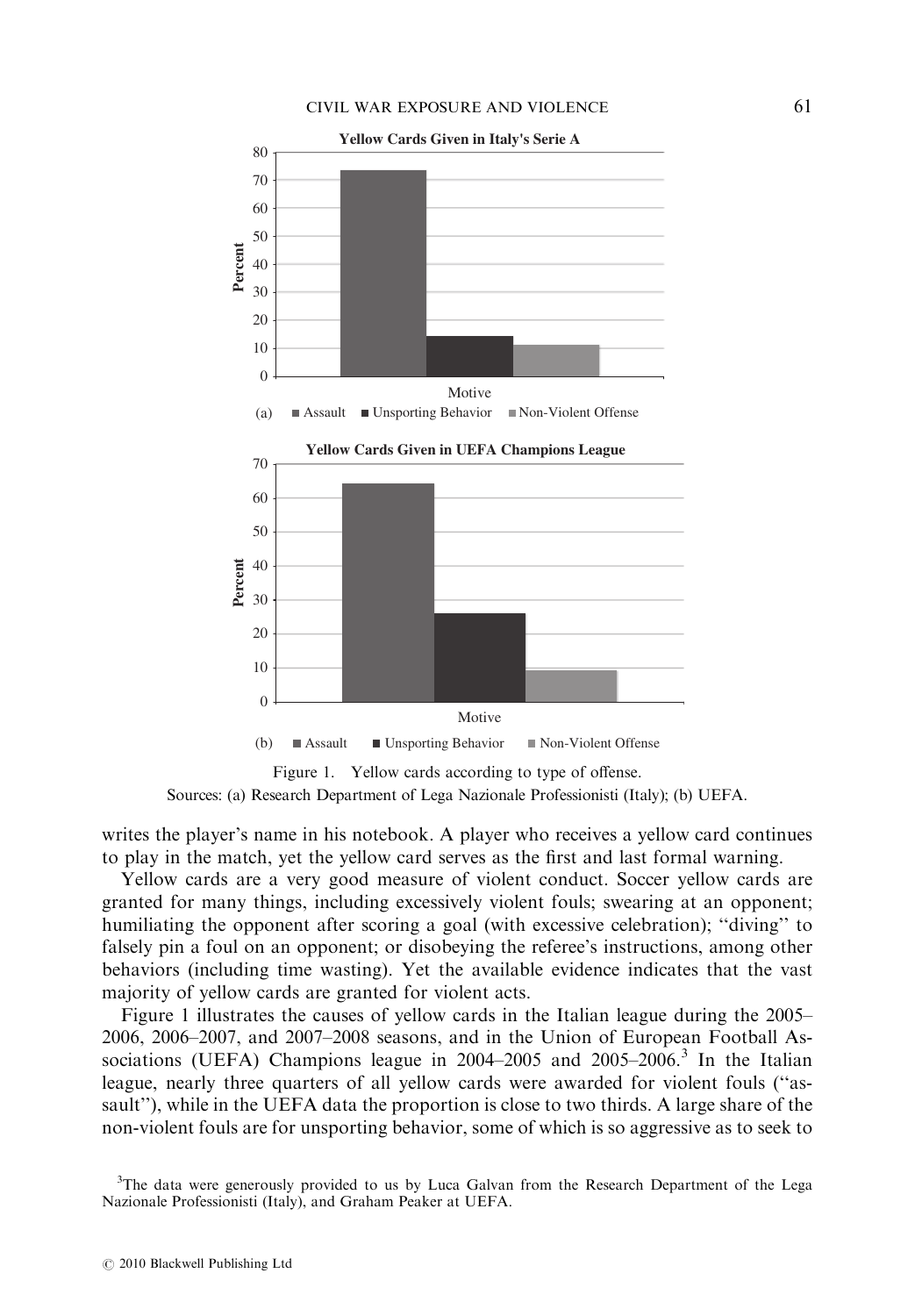provoke a violent response (e.g. humiliating an opponent), and thus could also be interpreted as acts of violence.

While we also examine red card fouls as a measure violent conduct in this paper, the relatively low incidence of red cards means that we use it as a secondary measure. A second yellow card in the same match leads to a red card dismissal, and in cases of egregious behavior, a red card may be assigned without the yellow card warning.<sup>4</sup> When a player is expelled, no replacement is permitted, so his team must complete the match short one player. The UEFA Champions league data indicate that 35% of red cards were given without prior warnings. In another league where data are available, 40% of red cards were directly awarded for exceptionally violent fouls (''assault''), 19% for ''professional fouls'' (a deliberate act of foul play, usually to prevent an opponent scoring and sometimes violent), with the rest for ''other unsporting acts.''<sup>5</sup>

Our main dataset contains information from the 2004–2005 and 2005–2006 soccer seasons in five national leagues (England, France, Germany, Italy, Spain) and one supranational league (the UEFA Champions league), from ESPN Soccernet website.<sup>6</sup> Each of the national leagues is the top professional league within these countries, and the UEFA Champions league is the top professional league for the continent. We also have data on each individual player's quality as measured by his market value. We obtained this information from a soccer management simulation video game; the game features real players and real teams, including each player's transfer fees and salary.<sup>7</sup>

Our sample contains several of the world's most high-profile soccer leagues and a remarkably international collection of players, drawn to Europe by the world's highest player salaries (Dobson and Goddard, 2001). The mean annual salary in our sample amounts to US\$1,291,517, and the average player is worth US\$6,323,515 (Table 1).<sup>8</sup> The main analysis sample includes 5,035 player-year observations for players from 70 different countries (see Table A1). To ensure at least a moderate amount of information per country, we only consider countries with five or more player-seasons represented in our sample though results are nearly identical using other thresholds.

As mentioned, there are many more yellow cards (mean 2.43 per player per season, see Table 1) reported than red cards (mean  $0.15$  cards).<sup>9</sup> We have extensive information on players' place of birth as well as on-field statistics (field position, games played, goals scored, yellow and red cards). While most players in the European leagues are from wealthy OECD countries (mainly in Europe), large fractions are from Africa, Eastern Europe, and Latin America, with smaller numbers of Asians (Table 1).

For some players in our sample, the data source (the *Soccernet* site) did not provide information on their actual place of birth, or indicated a dual nationality. In such cases, we used their participation on a national team to determine nationality. Many players who are originally from less-developed countries play for European national teams, and

<sup>8</sup>The values do not depend on the years when transfers are made; they reflect each player's market value at the beginning of the 2004–2005 and 2005–2006 soccer seasons.

These figures are consistent with Garicano and Palacios-Huerta (2006) and Witt (2005).

<sup>4</sup> Beyond expulsion from the current match, a red card often leads to a suspension from future matches; players who accumulate multiple yellow cards in different matches in the same season may also receive later suspensions.

 ${}^{5}$ Source: *UEFA Disciplinary Statistics*, 2003–2004, p. 6: [http://www.uefa.com/newsfiles/249438.pdf. These figures](http://www.uefa.com/newsfiles/249438.pdf) exclude "second yellow cards," since the underlying behavior that caused these yellow cards is not reported.

The data were downloaded using a Perl script from [http://soccernet.espn.go.com/.](http://soccernet.espn.go.com/)

The game is called *Worldwide Soccer Manager* in the U.S. and *Football Manager* elsewhere. We use the 2005 and 2006 releases. The game was developed by Sports Interactive, and the database is assembled by 2,500 researchers worldwide. We searched for news stories regarding many players' transfer fees to confirm reliability.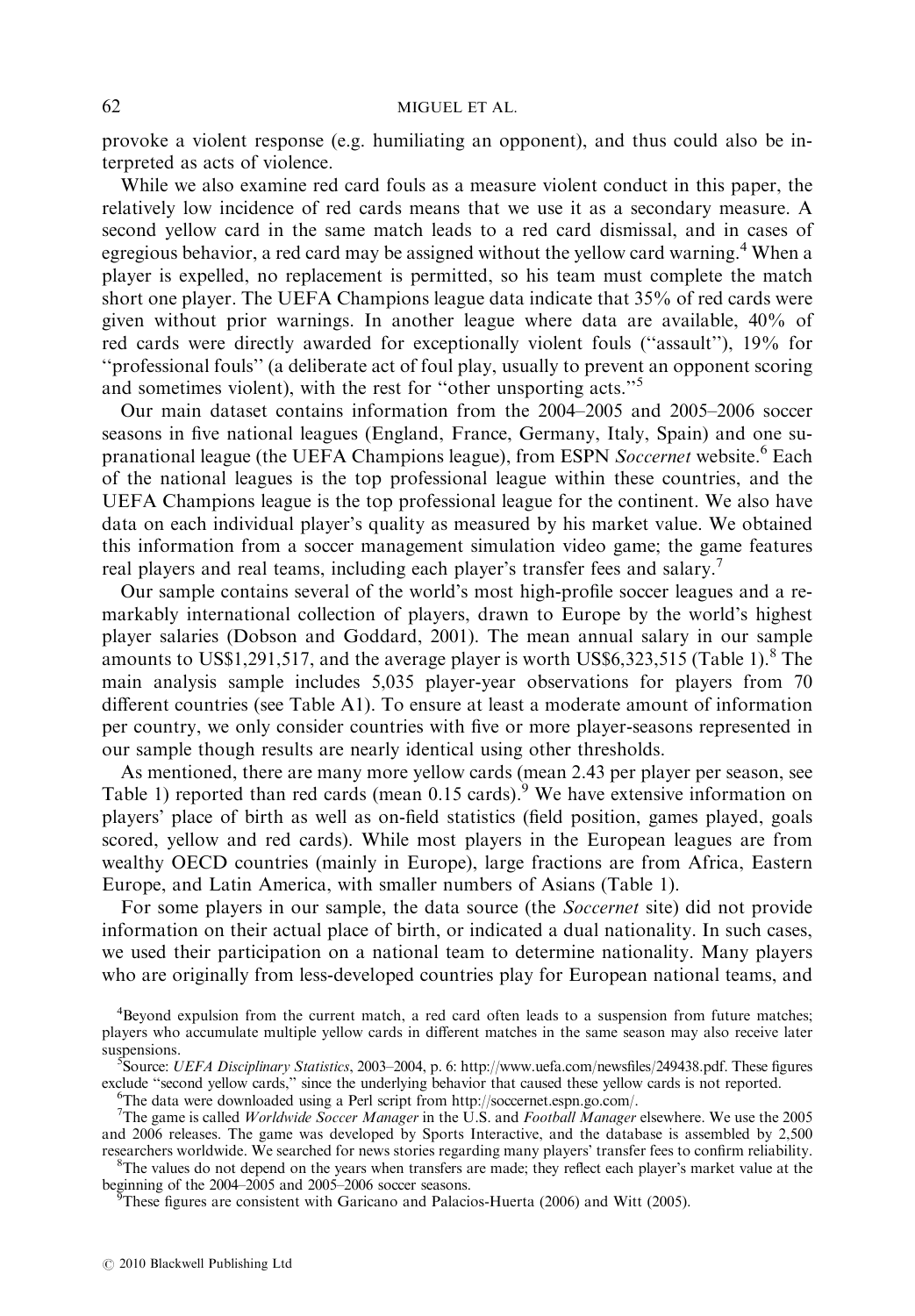| Variable                       | Mean    | Standard deviation | Minimum      | Maximum      | Observations |
|--------------------------------|---------|--------------------|--------------|--------------|--------------|
| Rule infractions               |         |                    |              |              |              |
| Yellow cards per player-season | 2.43    | 2.73               | $\mathbf{0}$ | 16           | 5,035        |
| Red cards per player-season    | 0.15    | 0.41               | $\mathbf{0}$ | 3            | 5,035        |
| Country characteristics        |         |                    |              |              |              |
| Years of civil war (1980–2005) | 2.74    | 4.74               | $\theta$     | 26           | 5,035        |
| Rule of law (2005–2006)        | 0.85    | 0.89               | $-1.76$      | 2.10         | 5,035        |
| GNI per capita (2006)          | 26,203  | 10,923             | 720          | 44,260       | 4,965        |
| Player characteristics         |         |                    |              |              |              |
| Age                            | 26.0    | 4.40               | 17           | 41           | 5,035        |
| Weekly salary (in '000 USD)    | 24.0    | 27.0               | $\mathbf{0}$ | 190.0        | 5,034        |
| Transfer fee (in '000 USD)     | 6,323.5 | 8,189.5            | 3.0          | 78,000.0     | 5,035        |
| Games started                  | 13.80   | 11.48              | $\mathbf{0}$ | 40           | 5,035        |
| Substitute                     | 3.13    | 3.89               | $\theta$     | 29           | 5,035        |
| Goalie                         | 0.08    | 0.27               | $\mathbf{0}$ | 1            | 5,035        |
| Defender                       | 0.33    | 0.47               | $\theta$     | 1            | 5,035        |
| Forward                        | 0.23    | 0.42               | $\mathbf{0}$ | 1            | 5,035        |
| Midfield                       | 0.36    | 0.48               | $\mathbf{0}$ | $\mathbf{1}$ | 5,035        |
| Goals scored per player-season | 1.65    | 3.12               | $\theta$     | 31           | 5,035        |
| Player region of origin        |         |                    |              |              |              |
| Africa                         | 0.07    | 0.26               | $\mathbf{0}$ | 1            | 5,035        |
| Asia                           | 0.004   | 0.06               | $\mathbf{0}$ | 1            | 5,035        |
| Latin America/Caribbean        | 0.12    | 0.33               | 0            | 1            | 5,035        |
| Eastern Europe                 | 0.07    | 0.25               | $\mathbf{0}$ | 1            | 5,035        |
| OECD                           | 0.72    | 0.45               | $\theta$     | 1            | 5,035        |
| Soccer leagues                 |         |                    |              |              |              |
| English league                 | 0.17    | 0.38               | $\mathbf{0}$ | 1            | 5,035        |
| European Champions league      | 0.19    | 0.39               | $\mathbf{0}$ | 1            | 5,035        |
| French league                  | 0.15    | 0.36               | $\theta$     | 1            | 5,035        |
| German league                  | 0.14    | 0.35               | $\theta$     | 1            | 5,035        |
| Italian league                 | 0.17    | 0.38               | $\theta$     | 1            | 5,035        |
| Spanish league                 | 0.16    | 0.37               | $\mathbf{0}$ | 1            | 5,035        |

TABLE 1 DESCRIPTIVE STATISTICS

Notes: The source of the rule infraction, goals, player characteristics, player country of origin, and soccer leagues data are the ESPN *Soccernet* website. Weekly salaries and transfer fees are expressed in current U.S. dollars. Sources: Football Manager, 2005, and World Soccer Manager, 2006. The source of the civil war data is the PRIO/ Uppsala Armed Conflict database, and the source of the rule of law variable is the WGI project. Income per capita is measured in purchasing power parities (PPP) (2006 dollars); World Bank's World Development Indicators (2007).

if anything, using this criterion plausibly leads us to underestimate the effect of home country civil war history on violent soccer conduct.<sup>10</sup> Since this coding rule is clearly not ideal (e.g. because players from civil war torn countries who are playing for France would be classified as not having been exposed to civil war), we also conducted robustness checks using the place of birth coding provided by an alternative source [\(www.player](www.playerhistory.com) [history.com\), which offers slightly narrower player coverage than](www.playerhistory.com) Soccernet. Our results [are unchanged when we use these data in place of those obtained from](www.playerhistory.com) Soccernet.

 $10$ As a robustness check on the statistical findings presented below, we checked whether using this coding rule biased our results in a downward direction. We created a variable identifying those players for which we did not have information on their actual place of birth. We found that when this control variable is added to our core specifications, the point estimate on our measure of violent norms increases, suggesting that our coding criteria tend to attenuate rather than amplify the effect of civil war on soccer violence.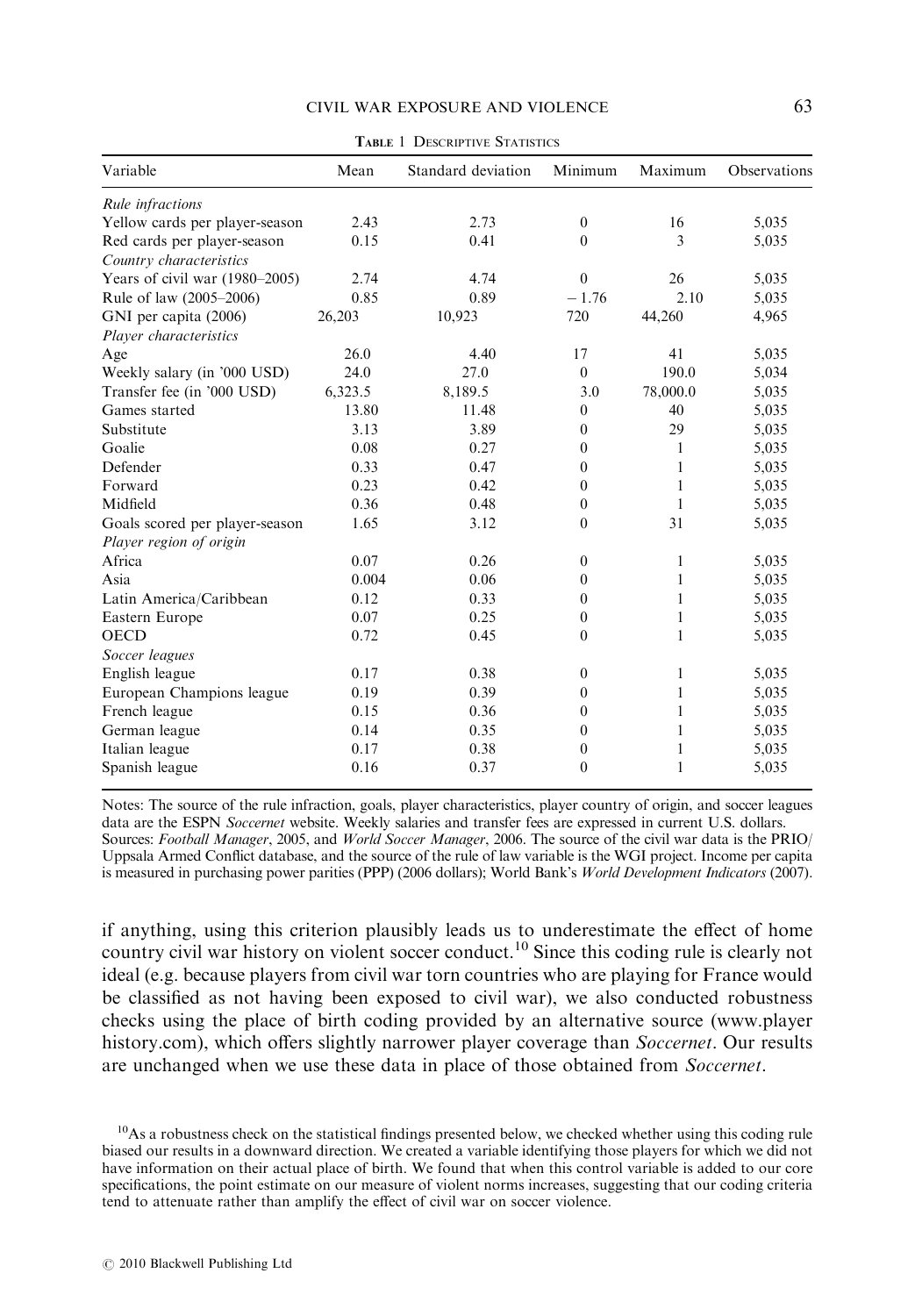# 64 MIGUEL ET AL.

We control for many of the soccer-related factors correlated with fouls and violence on the field, the most important being the player's field position – defenders and midfielders generally commit more fouls than forwards, who in turn commit more than goalkeepers – as well as the number of games played as a starter or substitute. A player's age may also correlate with violent conduct on the pitch and so is included as a further control. We also control for players' quality using two different indicators. The first one is his success as a goal scorer, measured by the number of goals scored. The second is a player's worth, as measured by his transfer fee (which is highly correlated with his salary).

We include league fixed effects to address any differences in the calling of cards or fouls across countries, and team fixed effects (in some specifications) to capture differences in team quality or playing style and tactics, as these represent a further possible source of variation in the incidence of yellow/red cards. The fact that referees have some discretion in calling fouls and awarding cards raises the possibility of bias, and one leading concern is discrimination against players of particular racial or ethnic backgrounds.<sup>11</sup> To control for any such bias, we include world region fixed effects – for players from Africa, Asia, Latin America, and Eastern Europe – in all specifications. These terms also capture any other factors, including regional styles of play (''dirty'' or ''clean'') or region-wide cultures of violence, allowing us to isolate variation across countries within the same region.

Our analysis of violent behavior focuses on the correlation between individual conduct on the soccer field and civil war in the player's home country. Specifically, we use the number of years a country suffered from civil war between 1956 and 1996 using the PRIO/Uppsala Armed Conflict dataset.<sup>12</sup> Following their conflict classification, we include both ''internal armed conflicts'' and ''internationalized internal armed conflicts,'' using the comprehensive 25 battle death annual threshold. The former are defined as ''conflicts that occur between the government of a state and one or more internal opposition group(s) without intervention from other states,'' while the latter occur ''with intervention from other states (secondary parties) on one or both sides.''

We use the PRIO dataset rather than using other measures of violent crime (such as murders per capita) for two reasons. First, even the most extensive (to our knowledge) source of cross-national crime statistics, the United Nations Survey of Crime Trends and Operations of Criminal Justice Systems, has limited country coverage, especially for lessdeveloped countries. Second, as per their own disclaimer, their statistics are ''better indicators of prevalence of law enforcement and willingness to report crime, than actual prevalence.'' Since our goal is to capture the specific effects of violent attitudes as opposed to other shared standards of appropriate behavior, we also control for the degree of rule of law using the Worldwide Governance Indicators (WGI) project dataset.<sup>13</sup>

When we analyze the soccer data, given that the dependent variables (yellow card fouls, red card fouls, and goals by player-season) do not take negative values, a count model is most appropriate. We focus on the negative binomial model (since the Poisson model is rejected at high levels of confidence).<sup>14</sup> Standard errors are robustly estimated and the disturbance terms for each country are allowed to be correlated.

 $11$ This is not an idle concern: there is evidence of racial bias among U.S. National Basketball Association referees (see Price and Wolfers, 2007).

 $12$ We focus on the 1980–2005 period because it corresponds closely with the age of the players included in our sample. The results are robust when we look at longer periods, including 1960–2005 (see below).

<sup>&</sup>lt;sup>13</sup>These data are available at [http://www.govindicators.org. Summary statistics are in Table 1.](http://www.govindicators.org)<br><sup>14</sup>The "negative" denomination of the binomial model comes from applying the general form of the binomial theorem with a negative exponent. We find overdispersion for yellow cards but not for red cards, but for consistency, we report negative binomial results for all outcomes.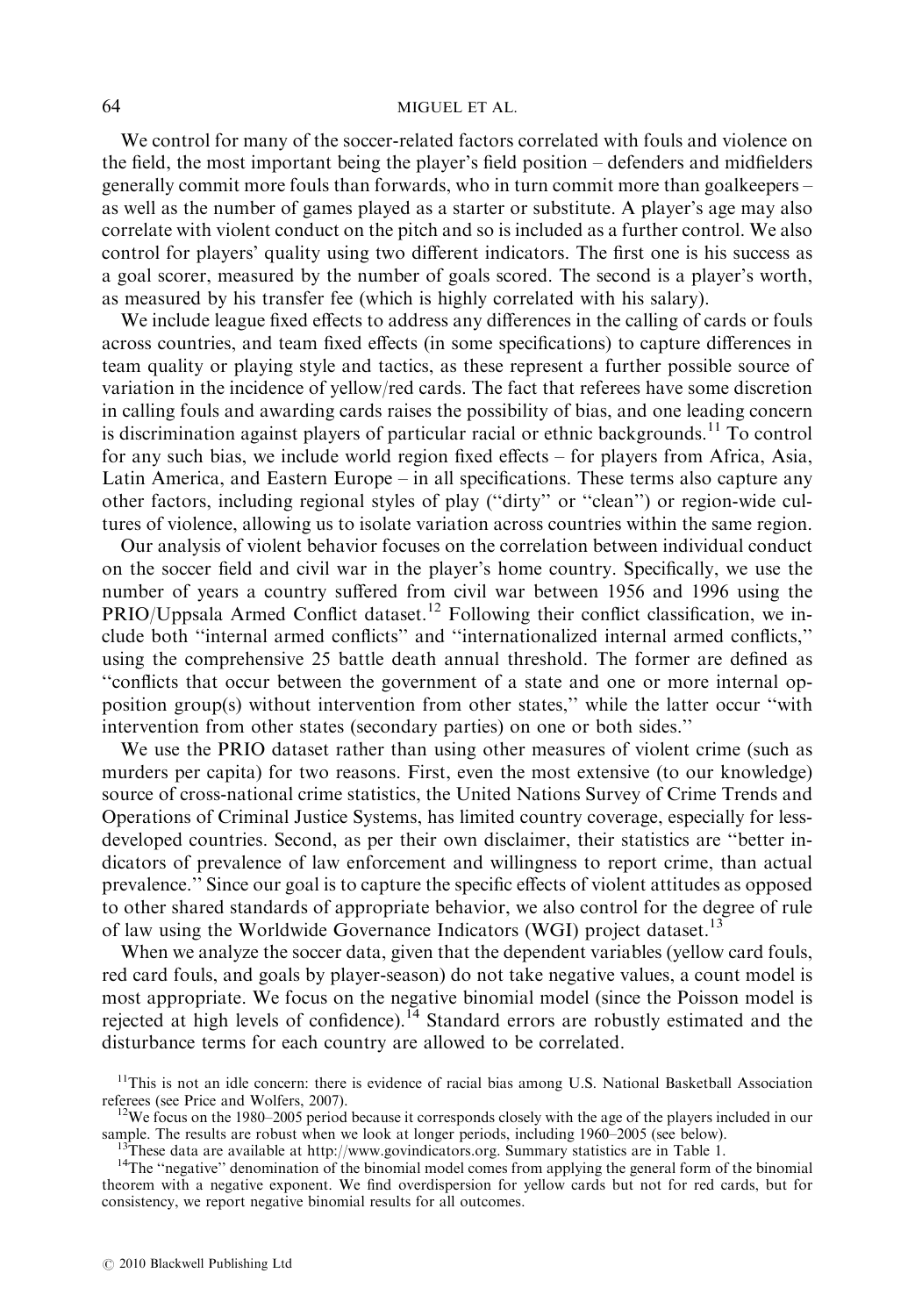Regarding the soccer data, there are three possible sample selection concerns. First, our sample consists exclusively of young men, and young men may differ in values from the general population of their own country. Second, the values and behavior of the talented young men who are in our sample may differ from other young men in the home country. Third, the countries represented in our sample, as well as the number of players from each country, could be correlated with the extent of civil war in the home country.

We find that none of these is a major cause for concern. On the first issue, we examined attitudes toward violence using survey data. Specifically, we analyzed the responses to the 1994–1999 wave of the World Values Survey (1995), using a question that captures justification for the use of violence.<sup>15</sup> We found that the mean responses of young men differ on average from the full sample of female and male adults by just 0.1 points on a four-point scale. On the second issue, we find a strong correlation between yellow and red cards acquired by the soccer players in our sample and the average survey response among all young men in the home country. On the third issue, there is no statistically significant correlation between the number of years of civil war and the number of country player-years in our sample, or whether the country is represented in our sample at all (not shown).

Moreover, note that the sample selection rule is uniform across countries – the representatives of each nation in our sample are young men with exceptional athletic talent – which alleviates most concerns about internal validity. Besides, the fact that physically robust young men are the main perpetrators of violence in nearly all societies today (and historically) makes this a population of exceptional interest for the study of violence.

### 3. EMPIRICAL RESULTS

Our main results are presented in Table 2. In all of our specifications, we include both country characteristics as well as individual traits. The inclusion of the latter is, once again, one of the main advantages of this paper, since it allows us to use individual-level data and observed behavior to identify the effects of exposure to violence.

The number of yellow cards earned in 2004–2006 is positively associated with the number of years of civil war in the player's home country between 1980 and 2005 at the 99% confidence level (Table 2, regression 1). Our proxy for civil war exposure clearly has a powerful association with violent conduct on the soccer field.

A reasonable way to judge the substantive magnitude is to compare it with the effects of soccer-related determinants of yellow cards, such as age. The non-linear nature of our estimator means there is no single marginal effect of greater civil war exposure, so we focus on particular subpopulations beginning with players from Africa, where civil war risk is highest. In particular, we consider an African midfielder in the French league (the league with the greatest number of Africans) and set civil war risk and other variables to the African average. The predicted number of yellow cards for such a player increases by 3.6% when civil conflict prevalence in his home country increases by one standard deviation, or 4 years. Player age is also positively correlated with yellow cards and can serve as a basis for comparison. If the age of the representative African player

 $15$ Respondents were asked to react to the following statement: "Using violence to pursue political goals is never justified." The possible answers are "Agree Strongly" (1), "Agree" (2), "Disagree" (3), and "Disagree" Strongly'' (4). Thus higher scores denote a greater tolerance for the use of political violence. This sample includes 27,526 individual respondents from 38 counties in Africa, Asia, North/Latin America, and Western/ Eastern Europe.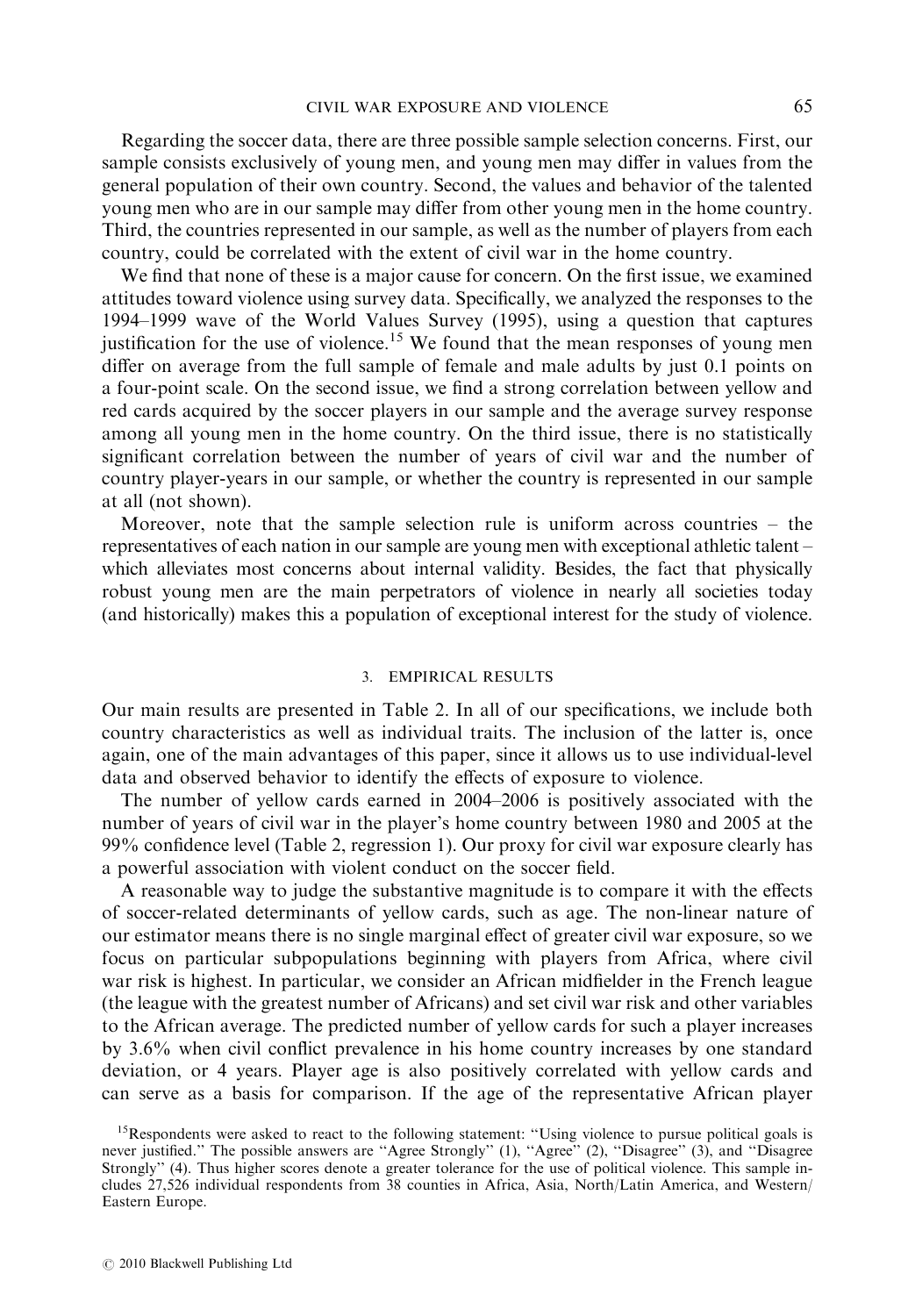|                                                                                                                                                                             |                                                  |                                                | TABLE 2. EMPIRICAL RESULTS: CIVIL WAR    |                                        |                                            |                                             |                                        |
|-----------------------------------------------------------------------------------------------------------------------------------------------------------------------------|--------------------------------------------------|------------------------------------------------|------------------------------------------|----------------------------------------|--------------------------------------------|---------------------------------------------|----------------------------------------|
|                                                                                                                                                                             | Yellow cards                                     | Yellow cards<br>$\widehat{\mathbb{C}}$         | Yellow cards<br>වි                       | Red cards<br>$\widehat{\mathcal{A}}$   | Goals scored<br>ତି                         | Yellow cards<br>ତ୍ର                         | Red cards<br>$\widehat{\Xi}$           |
| Civil war years postbirth<br>Country characteristics<br>Years of civil war                                                                                                  | $(2.63)$ ***<br>0.0076                           | $0.0078(2.51)$ **                              | $0.0075$ (2.59)***                       | $0.0126$ (1.92) <sup>*</sup>           | 0.0001(0.02)                               | $0.0052(1.86)$ <sup>*</sup>                 | $0.014(2.13)$ **                       |
| Civil war years prebirth<br>Log GNI per capita<br>Rule of law                                                                                                               |                                                  | 0.046(1.06)                                    | $-0.019(0.40)$                           | $-0.143(1.46)$                         | 0.006(0.15)                                | 0.0036(0.73)                                | $-0.004(0.41)$                         |
| Player characteristics<br>Log transfer fee<br>Age                                                                                                                           | $(5.65)$ ***<br>$(2.33)$ **<br>0.013<br>0.032    | $0.013(5.40)$ ***<br>$0.031 (2.22)^{***}$      | $0.013(5.64)$ ***<br>$0.032(2.33)$ **    | $0.063(2.11)$ **<br>$0.013$ $(1.74)^*$ | $0.322(11.88)$ ***<br>$0.021 (3.20)$ ***   | $0.013 (5.77)^***$<br>$0.032(2.34)$ **      | $0.062(2.08)$ **<br>0.010(1.54)        |
| Games started<br>Substitute                                                                                                                                                 | $(10.93)$ ***<br>$(36.09)$ ***<br>$0.067\,$      | $0.041(10.83)$ ***<br>$0.068(37.78)$ ***       | $0.041(10.89)$ ***<br>$0.067(36.17)$ *** | $0.051(18.30)$ ***<br>0.011 (0.89)     | $0.069$ (13.65)***<br>$0.087(40.16)$ ***   | $0.041(10.99)$ ***<br>$0.067(36.08)$ ***    | $0.051(18.42)$ ***<br>0.011(0.89)      |
| Defender                                                                                                                                                                    | $(14.73)$ ***<br>$0.041$<br>1.715                | $1.713(14.79)$ ***                             | $.714(14.71)^{***}$                      | $1.113 (7.20)$ ***                     |                                            | $1.714(14.70)$ ***                          | $1.119(7.28)$ ***                      |
| Forward<br>Midfield                                                                                                                                                         | $(11.06)$ ***<br>$(12.67)$ ***<br>1.729<br>1.397 | $1.728$ $(12.68)$ ***<br>$1.399$ $(11.13)$ *** | $.396(11.05)$ ***<br>$.728(12.66)***$    | $0.720(4.00)$ ***<br>$0.889(4.45)***$  | $1.647(21.26)***$<br>$0.679$ $(11.31)^***$ | $1.396(11.01)$ ***<br>$1.728$ $(12.66)$ *** | $0.726(4.06)$ ***<br>$0.892(4.50)$ *** |
| Goalie<br>Goals                                                                                                                                                             | $(5.81)^***$<br>$-0.022$                         | $-0.022(6.29)$ ***                             | $-0.022(5.83)$ ***                       | $-0.028$ $(3.37)***$                   | $8.216 (54.31)^***$                        | $-0.022(5.84)^***$                          | $-0.028$ $(3.27)$ ***                  |
| European Champions<br>Soccer leagues<br>league                                                                                                                              | (0.52)<br>$-0.031$                               | $-0.023(0.38)$                                 | $-0.036(0.63)$                           | $-0.502(2.43)$ **                      | $0.211 (2.45)$ **                          | $-0.028(0.46)$                              | $-0.453$ $(2.23)$ **                   |
| German league<br>French league                                                                                                                                              | $(6.37)$ ***<br>$(4.45)$ ****<br>0.264<br>0.313  | $0.321(6.58)$ ***<br>$0.266(4.27)$ ***         | $0.317(6.58)$ ***<br>$0.259(4.21)^***$   | $0.297 (2.62)$ ***<br>0.098(0.63)      | $0.244$ $(4.12)$ ***<br>0.078(1.24)        | $0.319(6.33)$ ***<br>$0.263(4.15)$ ***      | $0.334 (2.93)^{***}$<br>0.112(0.68)    |
| Spanish league<br>Italian league                                                                                                                                            | $10.991***$<br>$(6.46)$ ***<br>0.544<br>0.352    | $0.548(10.75)$ ***<br>$0.355(6.27)$ ***        | $0.337(5.11)^***$<br>$0.534(9.54)^***$   | $0.629(4.57)$ ***<br>$0.648(6.15)$ *** | 0.012(0.22)<br>0.002(0.03)                 | $0.551(10.09)$ ***<br>$0.353(6.28)$ ***     | $0.749(7.10)$ ***<br>$0.719(6.70)$ *** |
| Regional fixed effects<br>Observations                                                                                                                                      | 5,035<br>Yes                                     | 4,965<br>Yes                                   | 5,035<br>$_{\rm Yes}$                    | 5,035<br>$Y$ es                        | 5,035<br>Yes                               | 5,033<br>$Y$ es                             | 5,033<br>$Y$ es                        |
| Notes: The dependent variables are per player-season. Columns $(1)$ - $(7)$ contain the results of negative binomial specifications with disturbance terms clustered at the |                                                  |                                                |                                          |                                        |                                            |                                             |                                        |

country level. The omitted categories in columns  $(1)$ –(4) and  $(6)$ –(7) are Goalie (for field position), OECD (for region), and the English Premier league (for league); in column (5), the baseline categories are defender (for field position), OECD (for region), and the English Premier league (for league). The region fixed effect results are not

 $90\%$ ,  $*^{*}95\%$ , and  $*^{**}$ 

99% confidence levels.

shown.

 $Z$ -statistics are in parentheses. Statistical significance at  $*$ 

# 66 MIGUEL ET AL.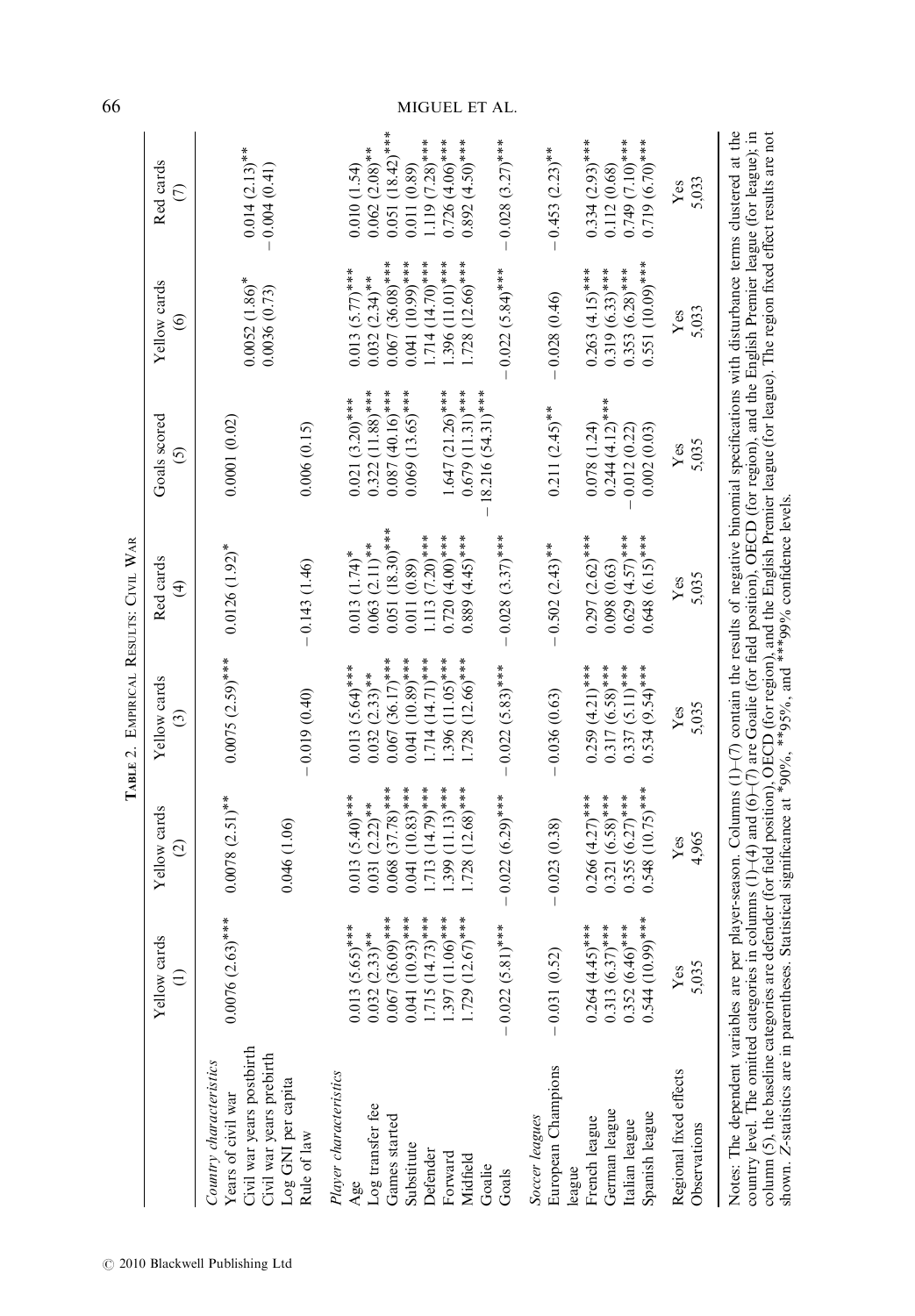

Figure 2. Yellow cards and civil war (conditional on control variables in Table 2, regression 1) – all countries.

decreases by 2 years, his estimated number of yellow cards decreases by 3.0%, roughly offsetting the positive conflict effect. A similar calculation for a representative Latin American playing in the Spanish league (the league with the most Latin Americans) also yields a predicted 3.6% increase in yellow cards when civil war increases by one standard deviation.

Figure 2 presents a scatterplot relating years of civil war for each country between 1980 and 2005 (on the horizontal axis) to the average number of yellow cards earned per player-season, both conditional on the control variables included in Table 2, regression 1; the area of the country circles is drawn proportional to the number of player-seasons of that nationality represented in the sample. The graphical relationship is visibly positively sloped. Colombia and Israel are the two sample countries that experienced civil war in every year since 1980, and their players are remarkably violent on the pitch. Inter Milan's Colombian defender Iván Ramiro Córdoba is a case in point: in 2004–2005 and 2005– 2006, he collected a stunning 25 yellow cards.

This graphical representation raises the issue of robustness to excluding countries with exceptionally high civil war prevalence, but a series of checks indicate that the main relationship is stable when outliers are removed; these robustness checks are presented in Table A2. The first test calculates studentized residuals to identify outliers (following Belsley et al., 1980). When the main model (analogous to Table 2, regression 1) is reestimated omitting outliers, the point estimate on civil war remains large and statistically significant (Table A2, regression 1). The result is also robust to, respectively, dropping OECD countries (regression 2), OECD countries and Colombia (regression 3), just Colombia (regression 4), logging civil war years (regression 5), and running the regressions at the country level (regression 6). Figures 3 and 4 show that the regression line remains distinctly upward sloping when we, respectively, drop OECD countries, and when we additionally drop Colombia, Israel, Iran, Peru, and Turkey.16

<sup>&</sup>lt;sup>16</sup>Results are also unchanged when we control for player salary rather than the transfer fee. Another concern relates to referees' xenophobia (recall that racism is largely controlled with continent fixed effects), but antiforeigner bias is not driving our results: the estimate on civil war history is unchanged when an indicator for being a foreigner is included (not shown).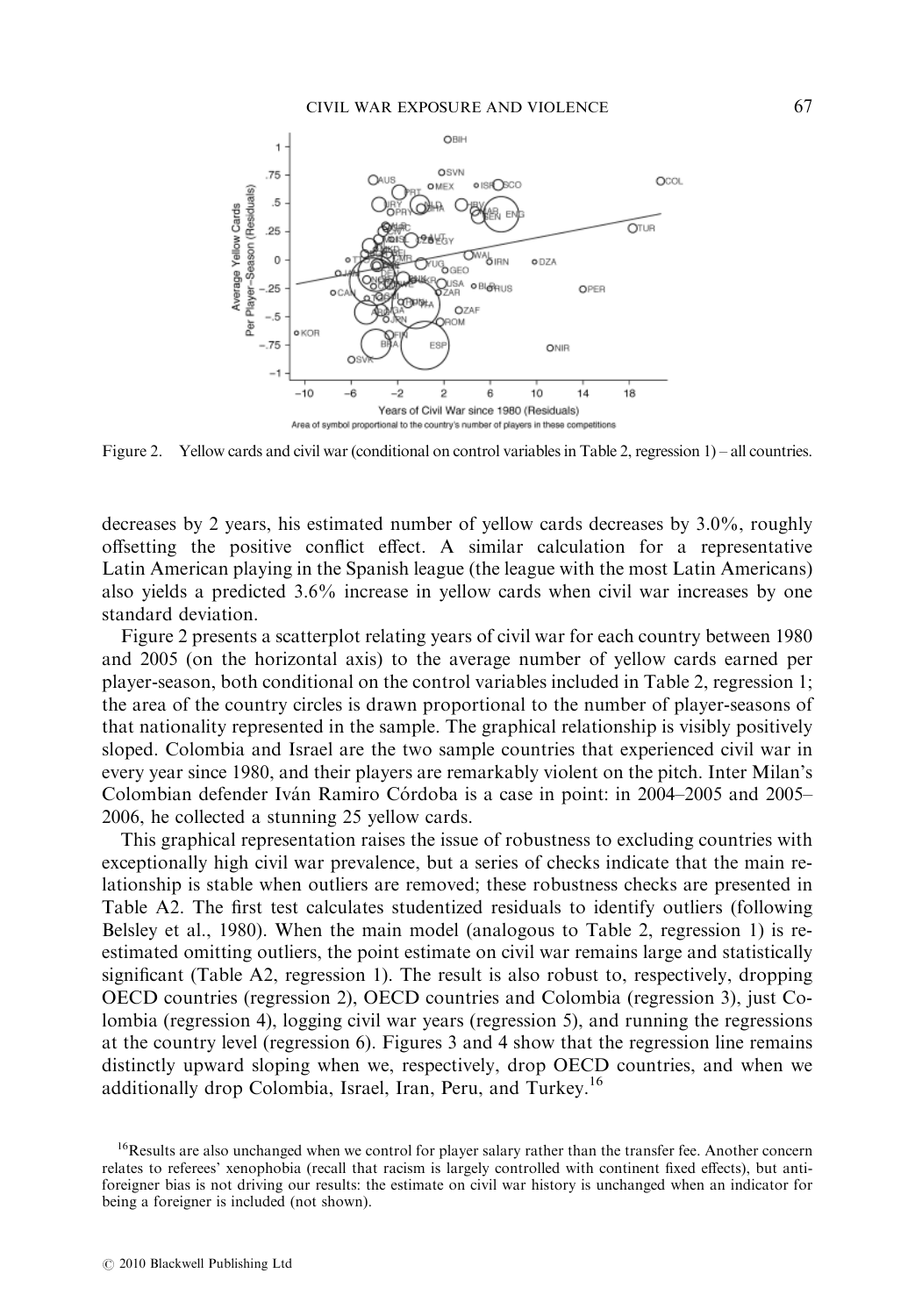

Figure 3. Yellow cards and civil war (conditional on control variables in Table 2, regression 1) – non-OECD countries.



Figure 4. Yellow cards and civil war (conditional on control variables in Table 2, regression  $1$ ) – non-OECD countries, excluding Colombia, Iran, Israel, Peru, and Turkey.

Moving back to Table 2, the main results are virtually identical when regional fixed effects are excluded (not shown), and are robust to the inclusion of country per capita income as an additional control (Table 2, regression 2).<sup>17</sup> The addition of home country democracy as a control also does not change the result (not shown). The association between home country civil war and yellow cards holds conditional on the country rule of law measure (regression 3).<sup>18</sup> The results are unchanged when both rule of law and per capita income are included in the same regression (not shown). It also remains unchanged when we control for team characteristics: the point estimate on the civil war measure is nearly identical at 0.0076 (z-score 2.24, not shown) when team fixed effects are

<sup>&</sup>lt;sup>17</sup>The per capita income data (in 2006 PPP U.S. dollars) are from the 2007 World Development Indicators database.<br><sup>18</sup>The correlation between our measures of per capita income and rule of law is 0.812.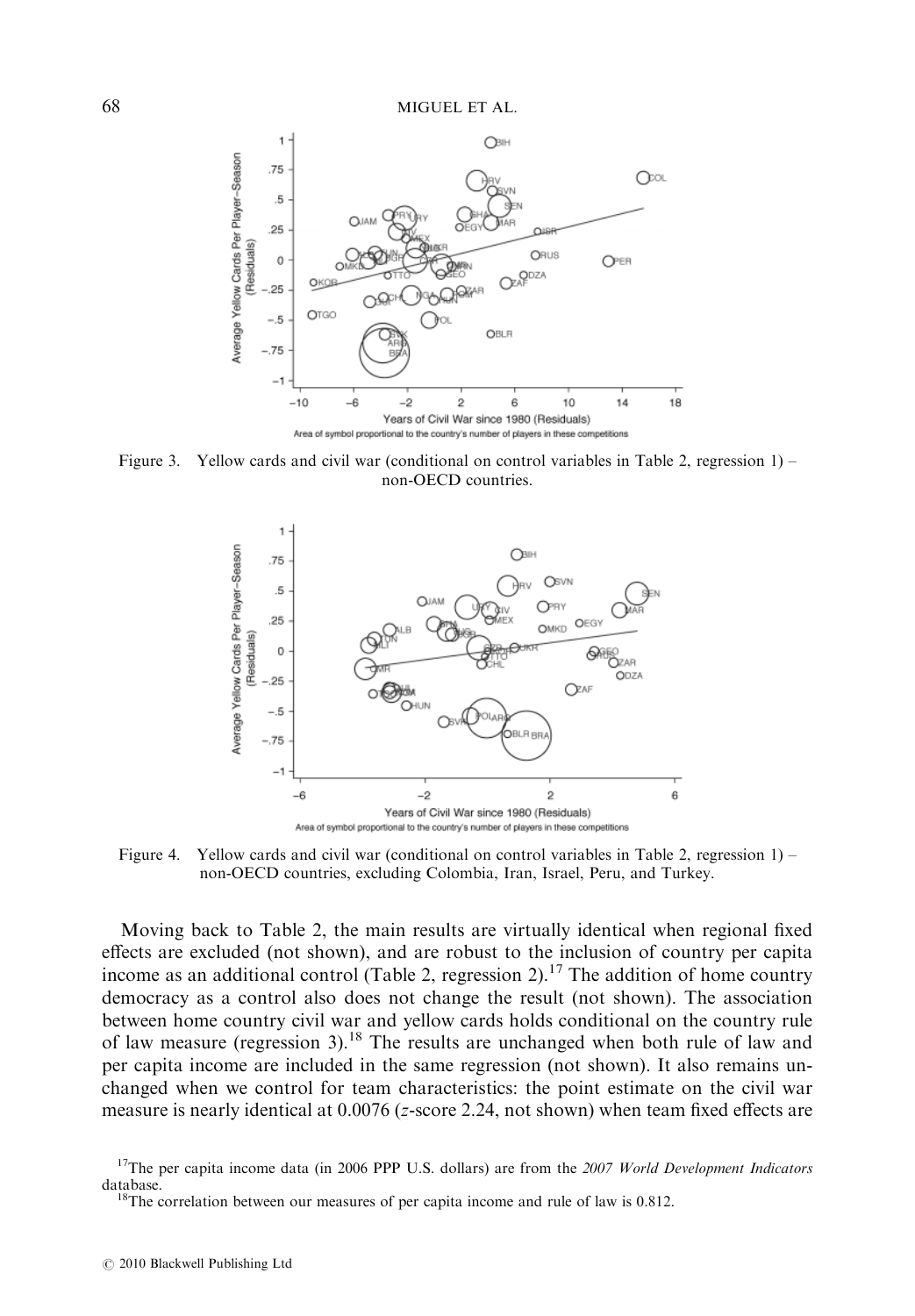included. The result is also robust to accounting for team quality, measured by their league standings in two variables: the first variable indicates if the team finished among the top five teams in its league, while the second indicates if they finished among the bottom five. Players on top-five teams are less likely to receive yellow cards (coefficient estimate  $-0.043$ , z-score 1.68) while players in lowly teams receive somewhat more cards (0.063, z-score 1.66), but most importantly, the point estimate on the civil war measure remains large and statistically significant  $(0.0072, z$ -score 2.48, not shown) when these team controls are included.

Throughout Table 2, we control for the number of games played as a starter or a substitute, and these variables are likely to be strongly correlated with the amount of time spent on the field, an important determinant of cards. The exact amount of playing time is more difficult to capture since none of the existing data we are aware of – including websites used by fans, professionals, gamblers, and fantasy soccer league participants – reports minutes played. To make sure our results are not being driven by players with minimal playing time, we excluded players who did not participate in at least three games (as either a starter or substitute) in a given season, and find that the coefficient on country civil war remains large and statistically significant (0.0102, z-score 2.29, not shown).

Two additional yellow card findings are worth noting here. First, there appear to be different playing or refereeing styles across European country leagues. In particular, the results reported in columns  $(1)$ – $(3)$  indicate that, relative to the English league, there are many more yellow cards in the French league, the German league, the Italian league, and especially the Spanish league. More importantly, the civil war effect subsists even when different playing or refereeing styles across the leagues are taken into account. Second, the findings reveal that, ceteris paribus, better-paid players are more likely to receive yellow cards. This is possibly the consequence of high-profile players being targeted for more violent fouls by the opposition and thus provoked into retaliation: fouls suffered is strongly positively correlated with the transfer fee (not shown).<sup>19</sup> In contrast, there are few substantive differences in the proclivity to receive yellow cards across players' home region (Africa vs. Latin America, etc.), conditional on the other individual and league controls.

Moving on to other findings, we also studied the relationship between civil war and red cards. This is of interest since many red cards are directly awarded for exceptionally violent fouls, yet it is also a harder test given the lower incidence of red cards. We find a large positive effect of home country civil war on red cards, and this effect is statistically significant at over 90% confidence (Table 2, regression 4). We also consider the number of goals scored as the dependent variable, and find no meaningful correlation with civil war (regression 5), indicating that civil war exposure predicts violence on the soccer pitch but not other aspects of play.

As an additional check, we also examine if our main result is robust to controlling for armed conflict that occurred in the more distant past. We do so by separating out the effects of civil conflict years that occurred before the player's birth from the effects of

<sup>&</sup>lt;sup>19</sup>We also explored the possibility that highly paid defenders, whose "job" is to be extra tough would be responsible for this finding. Specifically, we interacted each player's transfer fee with the defender dummy. Contrary to this expectation, the results indicate that better paid defenders are actually less likely to receive yellow cards (perhaps because the lower paid defenders are the ones hired for their brawn rather than their skill; e.g. Inter Milan's Argentine defender Javier Zanetti seems far less crude at getting opponents off the ball than Mariano Pernía, the Argentine-born Spanish footballer who currently plays for Atlético Madrid).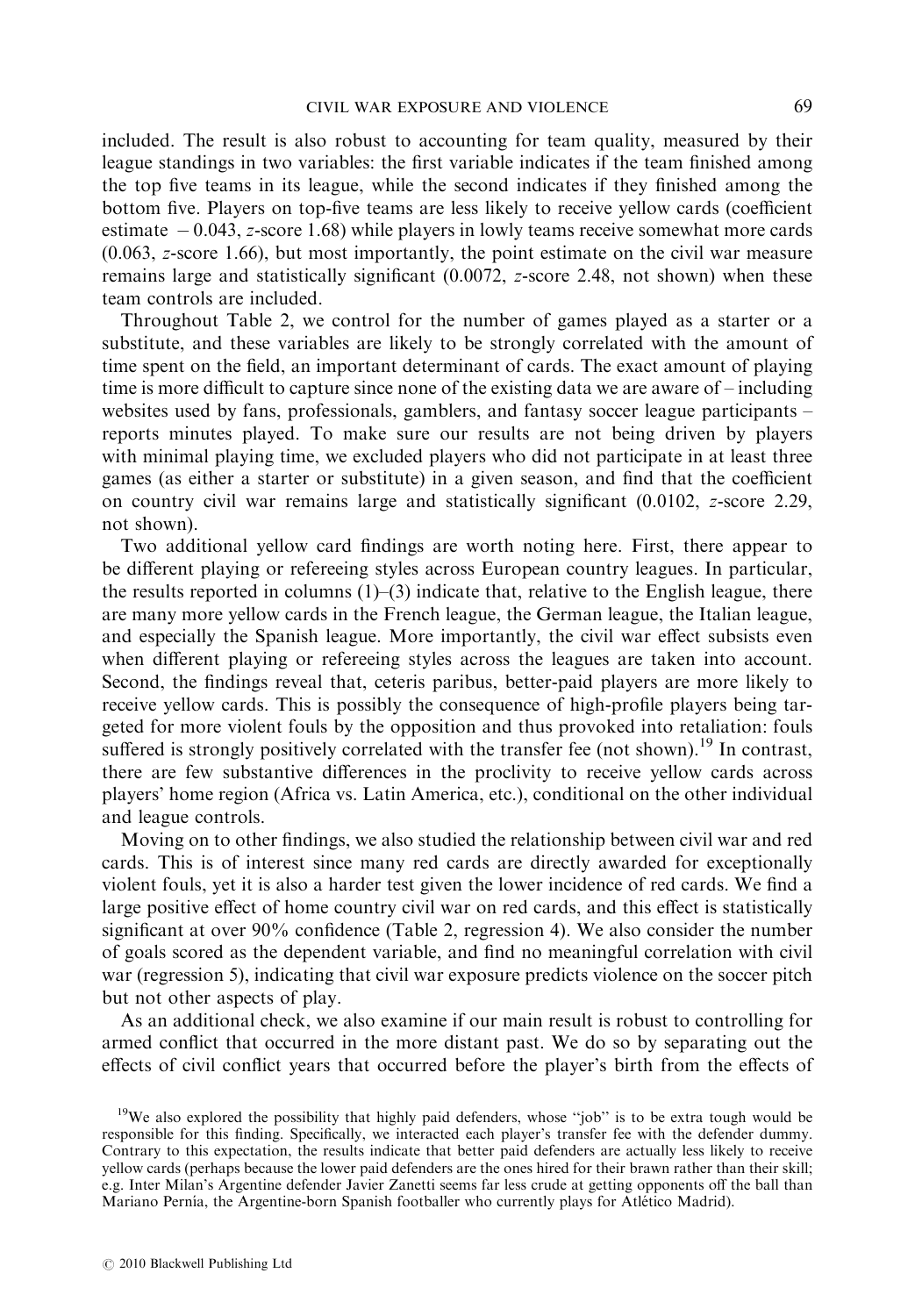conflict after the player's birth. Surmounting such a robustness check increases our confidence that the result is not driven by time invariant determinants of violent conduct, such as historically inherited societal attitudes to violence. The number of years that a player's country experienced civil war after his birth continues to be positively correlated with yellow cards even after controlling for prebirth yellow cards (regression 6). Results for red cards are similar (regression 7).

Another interesting question, though not central to this paper, is whether individual exposure is a more important determinant of violence than inherited historical factors. Unfortunately, relatively large standard errors make it difficult to reach a definitive conclusion. Although the point estimates indicate that own exposure appears more important, the result remains only suggestive since we cannot reject the hypothesis that the two coefficient estimates are equal (*F*-test *p*-value = 0.36).

Finally, in a variety of specifications, we also tested whether the impact of civil war exposure diminishes over time for older players, or for those with more experience in the European professional leagues, but in no case are these interaction terms statistically significant at traditional levels (not shown). It is worth pointing out that this result is consistent with well-known findings from the social psychology literature that childhood and adolescent experiences can have profound and persistent impacts on adult attitudes (Krosnick and Alwin, 1989).

#### 4. CONCLUSION

In this paper, we attempt to examine the relationship between exposure to civil war and violence using behavioral measures of violent conduct. We do so by exploiting the presence of thousands of international soccer players all playing within a common institutional environment in the European soccer leagues. We find that the extent of a player's home country's recent record of civil conflict (our proxy for exposure) is strongly associated with violent behavior on the soccer pitch, as captured in yellow and red cards, but not other dimensions of play, such as goals scored. Of course, definitively confirming that we are indeed capturing the effects of own exposure to conflict events would require extensive individual survey data on the extent of players' personal exposure to violence, something that is beyond the scope of this study. Still we believe that our results are strongly suggestive of a causal link between exposure to civil conflict and subsequent violent behavior far away from the original conflict setting.

Could the results be driven by some underlying historically inherited tolerance for violence in some societies? This could be the case if these inherited attitudes cause civil war in the first place. We have addressed this concern by controlling for civil wars before each player's birth, which should absorb most effects of historically inherited attitudes. The data do not allow us to definitively assert if individual exposure is more important than historically inherited attitudes (though patterns are suggestive) and we leave this as an area for future research.

We are acutely aware of the need to resist overinterpreting our results; the extrapolation of results from our setting (the soccer field) to wars or violent crime should be done with great caution. Yet to the extent that our results do generalize the findings suggest that policy-makers need to address the behavioral effects of civil war exposure head on. The systematic impact evaluation of programs to offset the adverse impacts of exposure to violence constitutes a promising and novel research avenue for scholars studying civil war prone developing countries or high-crime communities within wealthy societies.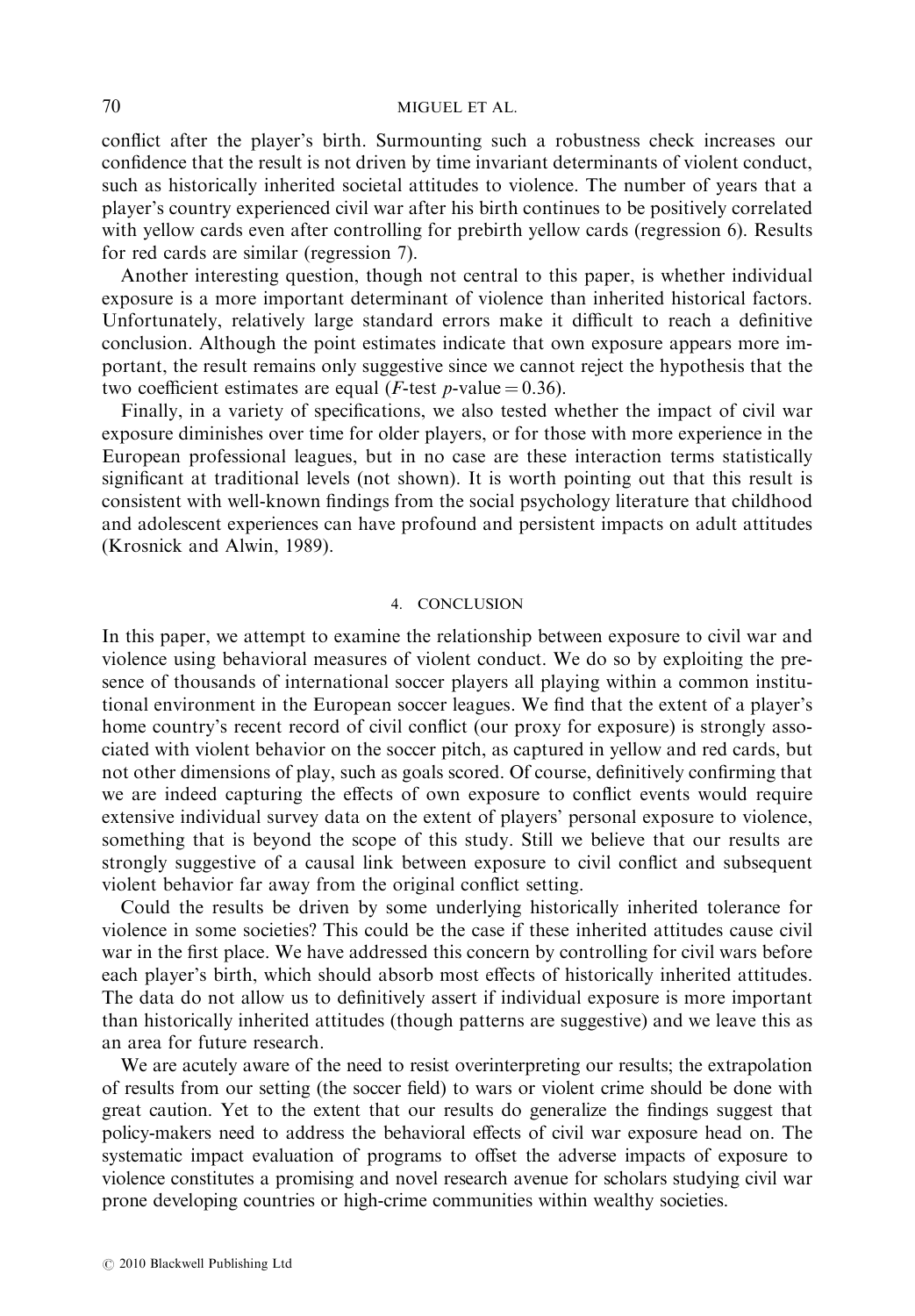# CIVIL WAR EXPOSURE AND VIOLENCE 71

#### APPENDIX

|                      |              |                 | Civil            |                        |              |                 | Civil            |
|----------------------|--------------|-----------------|------------------|------------------------|--------------|-----------------|------------------|
| Country              | Observations | Yellow<br>cards | war              | years Country          | Observations | Yellow<br>cards | war<br>years     |
| Albania (ALB)        | 18           | 2.88            | $\boldsymbol{0}$ | Macedonia (MKD)        | 6            | 4.16            | $\mathbf{1}$     |
| Algeria (DZA)        | 6            | 1.50            | 15               | Mali (MLI)             | 29           | 3.03            | $\overline{c}$   |
| Argentina (ARG)      | 178          | 2.91            | $\mathbf{0}$     | Mexico (MEX)           | 8            | 3.62            | $\overline{2}$   |
| Australia (AUS)      | 28           | 2.57            | $\boldsymbol{0}$ | Morocco (MAR)          | 26           | 3.15            | 10               |
| Austria (AUT)        | 6            | 1.66            | $\boldsymbol{0}$ | Netherlands (NLD)      | 118          | 2.06            | $\overline{0}$   |
| Belarus (BLR)        | 6            | 1.50            | $\boldsymbol{0}$ | Nigeria (NGA)          | 43           | 1.81            | $\mathbf{1}$     |
| Belgium (BEL)        | 34           | 1.91            | $\boldsymbol{0}$ | Northern Ireland (NIR) | 12           | 1.00            | 13               |
| Bosnia and           | 14           | 2.92            | $\overline{4}$   | Norway (NOR)           | 20           | 1.75            | $\overline{0}$   |
| Herzegovina (BIH)    |              |                 |                  |                        |              |                 |                  |
| Brazil (BRA)         | 277          | 2.44            | $\boldsymbol{0}$ | Paraguay (PRY)         | 14           | 2.42            | 1                |
| Bulgaria (BGR)       | 20           | 2.55            | $\boldsymbol{0}$ | Peru (PER)             | 13           | 1.38            | 19               |
| Cameroon (CMR)       | 52           | 2.28            | $\mathbf{1}$     | Poland (POL)           | 30           | 1.00            | $\overline{0}$   |
| Canada (CAN)         | 7            | 3.71            | $\boldsymbol{0}$ | Portugal (PRT)         | 68           | 3.02            | $\boldsymbol{0}$ |
| Chile (CHL)          | 10           | 3.80            | $\boldsymbol{0}$ | Romania (ROM)          | 19           | 1.21            | $\mathbf{1}$     |
| Colombia (COL)       | 19           | 4.79            | 26               | Russia (RUS)           | 8            | 1.75            | 13               |
| Congo DR (ZAR)       | 10           | 2.50            | 6                | Scotland (SCO)         | 37           | 2.16            | 13               |
| Croatia (HRV)        | 48           | 2.37            | 3                | Senegal (SEN)          | 59           | 2.25            | 10               |
| Czech Republic (CZE) | 67           | 2.24            | $\boldsymbol{0}$ | Serbia (SRB)           | 8            | 1.75            | 3                |
| Denmark (DNK)        | 58           | 1.84            | $\mathbf{0}$     | Serbia and             | 48           | 2.83            | 3                |
|                      |              |                 |                  | Montenegro (YUG)       |              |                 |                  |
| Egypt (EGY)          | 6            | 1.00            | 6                | Sierra Leone           | 5            | 2.00            | 10               |
| England (GBR)        | 402          | 2.17            | 13               | Slovak Republic (SVK)  | 14           | 0.92            | $\boldsymbol{0}$ |
| Finland (FIN)        | 24           | 1.08            | $\boldsymbol{0}$ | Slovenia (SVN)         | 11           | 1.63            | $\boldsymbol{0}$ |
| France (FRA)         | 721          | 2.48            | $\mathbf{0}$     | South Africa (ZAF)     | 15           | 1.06            | 9                |
| Georgia (GEO)        | 10           | 3.20            | $\overline{4}$   | South Korea (KOR)      | 5            | 1.00            | $\boldsymbol{0}$ |
| Germany (DEU)        | 424          | 2.00            | $\boldsymbol{0}$ | Spain (ESP)            | 742          | 2.91            | 5                |
| Ghana (GHA)          | 25           | 2.40            | 2                | Sweden (SWE)           | 35           | 1.77            | $\mathbf{0}$     |
| Greece (GRC)         | 22           | 2.13            | $\boldsymbol{0}$ | Switzerland (CHE)      | 49           | 2.40            | $\overline{0}$   |
| Guinea (GIN)         | 15           | 2.33            | $\overline{2}$   | Togo (TGO)             | $\,$ $\,$    | 0.75            | 2                |
| Hungary (HUN)        | 10           | 0.90            | $\boldsymbol{0}$ | Trinidad and           | 5            | 0.20            | $\mathbf{1}$     |
|                      |              |                 |                  | Tobago (TTO)           |              |                 |                  |
| Iceland (ISL)        | $\,8\,$      | 2.00            | $\boldsymbol{0}$ | Tunisia (TUN)          | 21           | 2.33            | 1                |
| Iran (IRN)           | 9            | 2.33            | 19               | Turkey (TUR)           | 24           | 2.25            | 22               |
| Ireland (IRL)        | 67           | 1.89            | $\mathbf{0}$     | Ukraine (UKR)          | 9            | 1.44            | $\mathbf{0}$     |
| Israel (ISR)         | 5            | 4.80            | 26               | United States (USA)    | 30           | 0.96            | $\overline{4}$   |
| Italy (ITA)          | 730          | 2.81            | $\boldsymbol{0}$ | Uruguay (URY)          | 66           | 2.89            | $\boldsymbol{0}$ |
| Ivory Coast (CIV)    | 49           | 3.26            | 3                | Wales (WAL)            | 26           | 2.19            | 13               |
| Jamaica (JAM)        | 9            | 1.77            | $\mathbf{0}$     |                        |              |                 |                  |
| Japan (JPN)          | 10           | 1.50            | $\mathbf{0}$     | Total countries        | 70           |                 |                  |
|                      |              |                 |                  | Total observations     | 5,035        |                 |                  |

TABLE A1 COUNTRIES AND PLAYERS REPRESENTED IN THE MAIN SAMPLE

Notes: The source of this data is the ESPN Soccernet website. We include all countries with at least five playerseasons represented in the leagues for which we have data. The Yellow cards column shows the average number of yellow cards per player/season by nationals of each respective country. The Civil war years column shows the number years of civil war since 1980 in the respective country.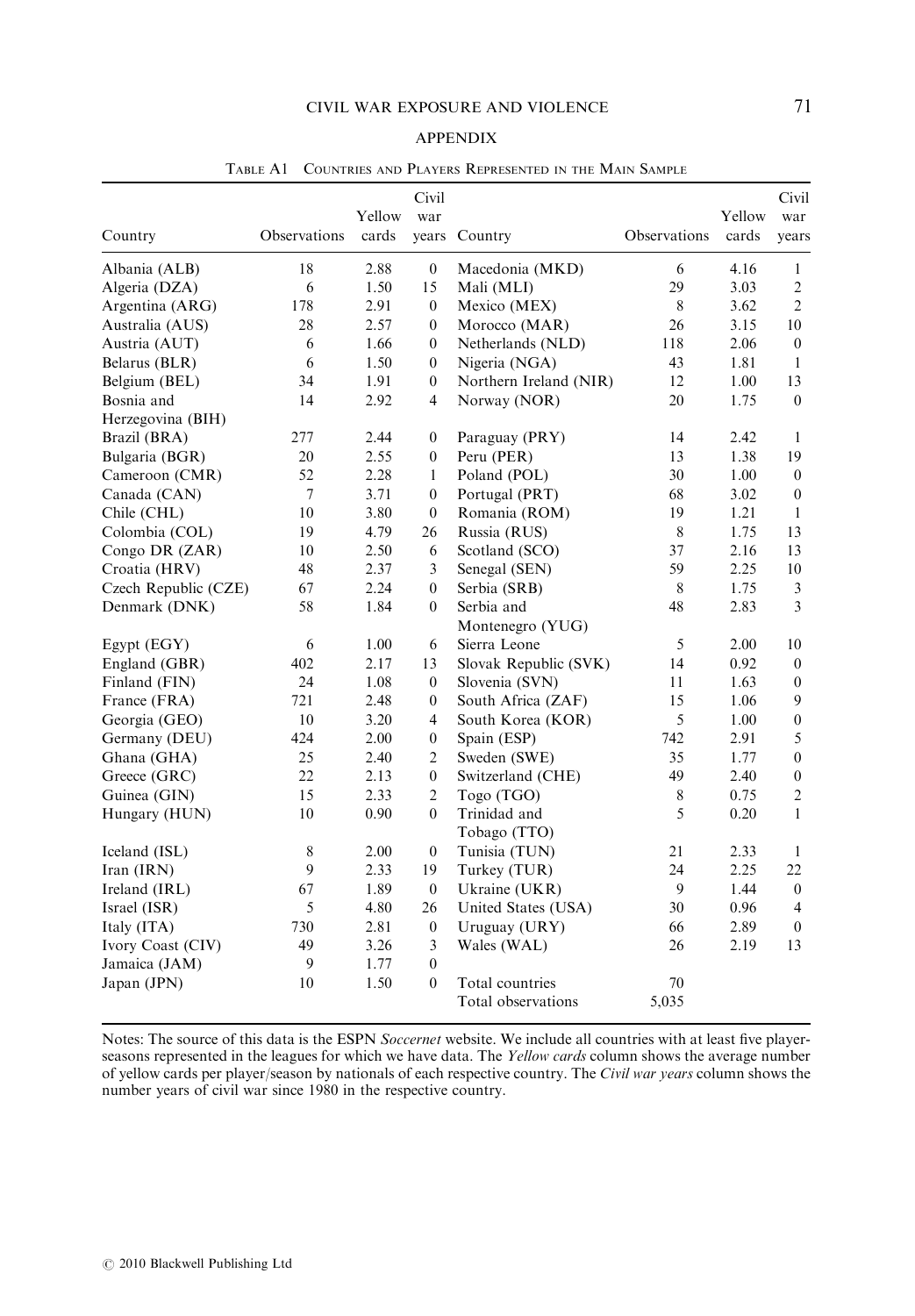|                         | Yellow         |               | Yellow        |               |               | Yellow        |
|-------------------------|----------------|---------------|---------------|---------------|---------------|---------------|
|                         | $cards -$      | Yellow        | $cards - no$  | Yellow        | Yellow        | $cards -$     |
|                         | Belsley et al. | cards - no    | OECD, no      | cards - no    | $cards - log$ | country-level |
|                         | (1980)         | <b>OECD</b>   | Colombia      | Colombia      | civil war     | regressions   |
|                         | (1)            | (2)           | (3)           | (4)           | (5)           | (6)           |
| Country characteristics |                |               |               |               |               |               |
| Years of civil war      | 0.0093         | 0.0134        | 0.0169        | 0.0063        |               | 0.0081        |
|                         | $(3.47)$ ***   | $(3.87)$ ***  | $(2.25)$ **   | $(1.86)^*$    |               | $(2.31)$ **   |
| Log years of civil war  |                |               |               |               | 0.0559        |               |
|                         |                |               |               |               | $(2.30)$ **   |               |
| Player characteristics  |                |               |               |               |               |               |
| Age                     | 0.011          | 0.002         | 0.019         | 0.013         | 0.013         | 0.012         |
|                         | $(5.64)$ ***   | (0.36)        | (0.29)        | $(5.48)$ ***  | $(5.57)$ ***  | (0.64)        |
| Log transfer fee        | 0.023          | 0.018         | 0.019         | 0.032         | 0.032         | $-0.034$      |
|                         | (1.60)         | (0.61)        | (0.62)        | $(2.32)$ **   | $(2.33)$ **   | (0.31)        |
| Games started           | 0.065          | 0.072         | 0.073         | 0.068         | 0.067         | 0.058         |
|                         | $(35.22)$ ***  | $(27.41)$ *** | $(27.54)$ *** | $(36.08)$ *** | $(36.16)$ *** | $(5.44)$ ***  |
| Substitute              | 0.041          | 0.037         | 0.037         | 0.040         | 0.041         | 0.004         |
|                         | $(12.19)$ ***  | $(5.89)$ ***  | $(5.72)$ ***  | $(10.76)$ *** | $(10.93)$ *** | (0.13)        |
| Defender                | 1.645          | 1.727         | 1.739         | 1.716         | 1.716         | 1.823         |
|                         | $(13.47)$ ***  | $(11.30)$ *** | $(11.27)$ *** | $(14.73)$ *** | $(14.72)$ *** | $(3.30)$ ***  |
| Forward                 | 1.313          | 1.476         | 1.491         | 1.401         | 1.398         | 1.193         |
|                         | $(9.95)$ ***   | $(9.24)$ ***  | $(9.24)$ ***  | $(11.04)$ *** | $(11.05)$ *** | $(2.03)$ **   |
| Midfield                | 1.639          | 1.771         | 1.775         | 1.729         | 1.729         | 1.535         |
|                         | $(11.88)$ ***  | $(11.15)$ *** | $(10.96)$ *** | $(12.66)$ *** | $(12.67)$ *** | $(3.01)$ ***  |
| Goalie                  |                |               |               |               |               |               |
| Goals                   | $-0.018$       | $-0.033$      | $-0.033$      | $-0.022$      | $-0.022$      | 0.004         |
|                         | $(5.15)$ ***   | $(5.13)$ ***  | $(5.19)$ ***  | $(5.79)$ ***  | $(5.81)$ ***  | (0.10)        |
| Player region of origin |                |               |               |               |               |               |
| Africa                  | 0.046          | $-0.183$      | $-0.035$      | 0.579         | 0.082         | $-0.041$      |
|                         | (0.89)         | (0.23)        | (0.45)        | (1.08)        | (1.62)        | (0.45)        |
| Asia                    | $-0.382$       | $-0.531$      | $-0.595$      | $-0.391$      | $-0.371$      | $-0.431$      |
|                         | $(2.09)$ **    | $(3.23)$ ***  | $(3.13)$ ***  | $(1.93)^*$    | $(1.76)^*$    | $(2.50)$ **   |
| Eastern Europe          | $-0.010$       |               |               | $-0.027$      | $-0.018$      | $-0.088$      |
|                         | (0.18)         |               |               | (0.43)        | (0.28)        | (1.19)        |
| Latin America           | 0.028          | 0.020         | 0.024         | $-0.026$      | 0.035         | $-0.042$      |
|                         | (0.51)         | (0.25)        | (0.29)        | (0.34)        | (0.47)        | (0.44)        |
| League fixed effects    | Yes            | Yes           | Yes           | Yes           | Yes           | Yes           |
| Observations            | 4.919          | 1,333         | 1,314         | 5,016         | 5,035         | 68            |

TABLE A2 ADDRESSING OUTLIERS

Notes: The dependent variables are per player-season. Columns (1)–(6) contain the results of negative binomial specifications with disturbance terms clustered at the country level. The omitted categories in columns (1) and (4)–(6) are Goalie (for field position), OECD (for region), and the English Premier league (for league); in columns (2)–(3), the baseline category for region is Eastern Europe. The league fixed effect results are not shown.<br>Z-statistics are in parentheses. Statistical significance at \*90%, \*\*95%, and \*\*\*99% confidence levels.